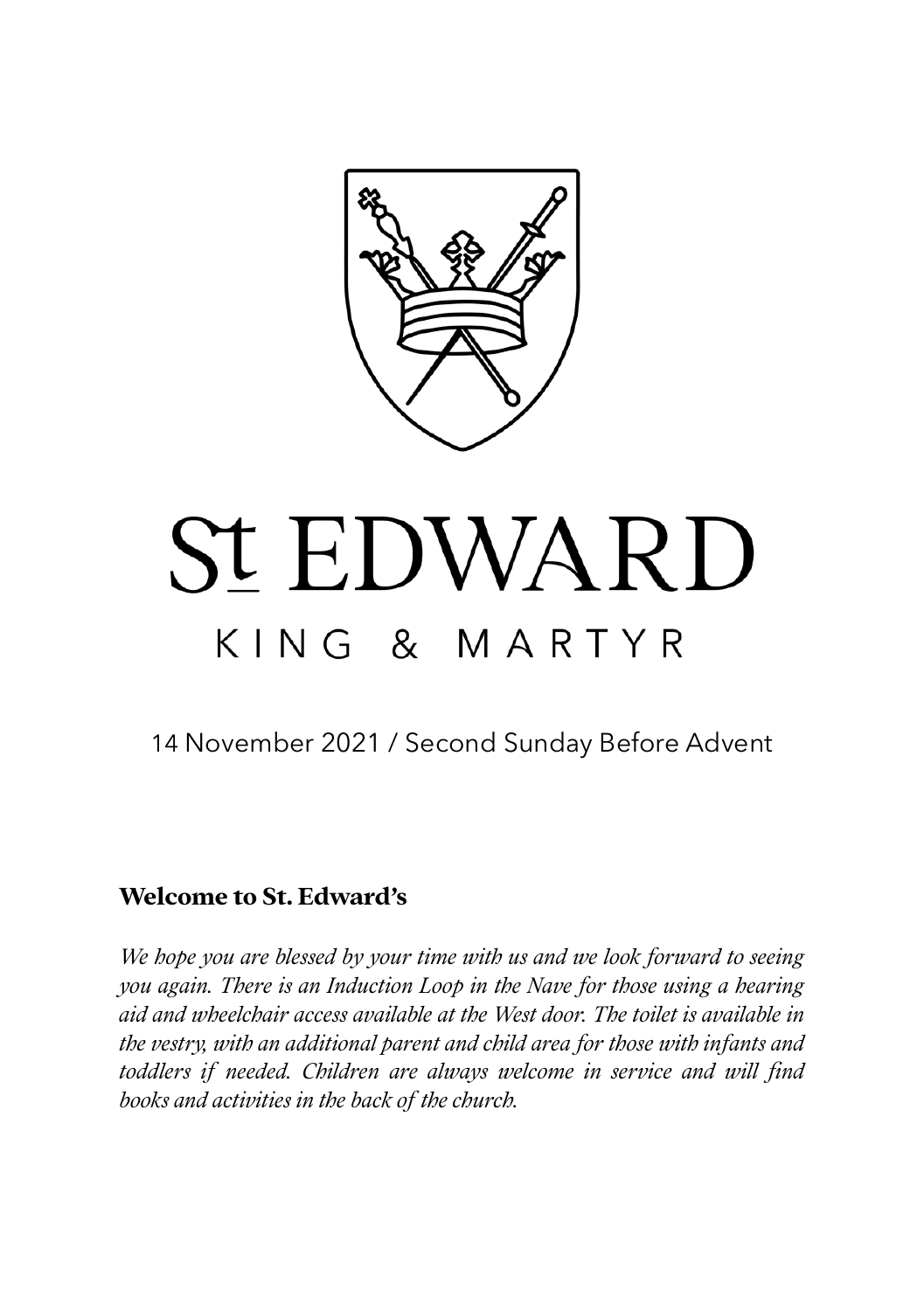## **Hymn 99 -** O God Our Help In Ages Past *(We stand to sing)*

#### **The Lord's Prayer** *(Please sit or kneel)*

Our Father, which art in heaven, Hallowed be thy Name, Thy kingdom come, Thy will be done, in earth as it is in heaven. Give us this day our daily bread; And forgive us our trespasses, As we forgive them that trespass against us; And lead us not into temptation, But deliver us from evil. For thine is the kingdom, the power, and the glory, For ever and ever. **Amen.**

## **Opening Collect**

**Almighty God, unto whom all hearts be open, all desires known, and from whom no secrets are hid: Cleanse the thoughts of our hearts by the inspiration of thy Holy Spirit, that we may perfectly love thee, and worthily magnify thy holy Name; through Christ our Lord. Amen.** 

## **Summary of the Law**

Our Lord Jesus Christ said: Hear, O Israel, The Lord our God is one Lord; and thou shalt love the Lord thy God with all thy heart, and with all thy soul, and with all thy mind, and with all thy strength. This is the first commandment. And the second is like, namely this: Thou shalt love thy neighbour as thyself. There is none other commandment greater than these. On these two commandments hang all the Law and the Prophets.

**Lord, have mercy upon us, and incline our hearts to keep this law.**

# **Collect for the Queen**

Almighty God, whose kingdom is ever-lasting, and power infinite: Have mercy upon the whole Church; and so rule the heart of thy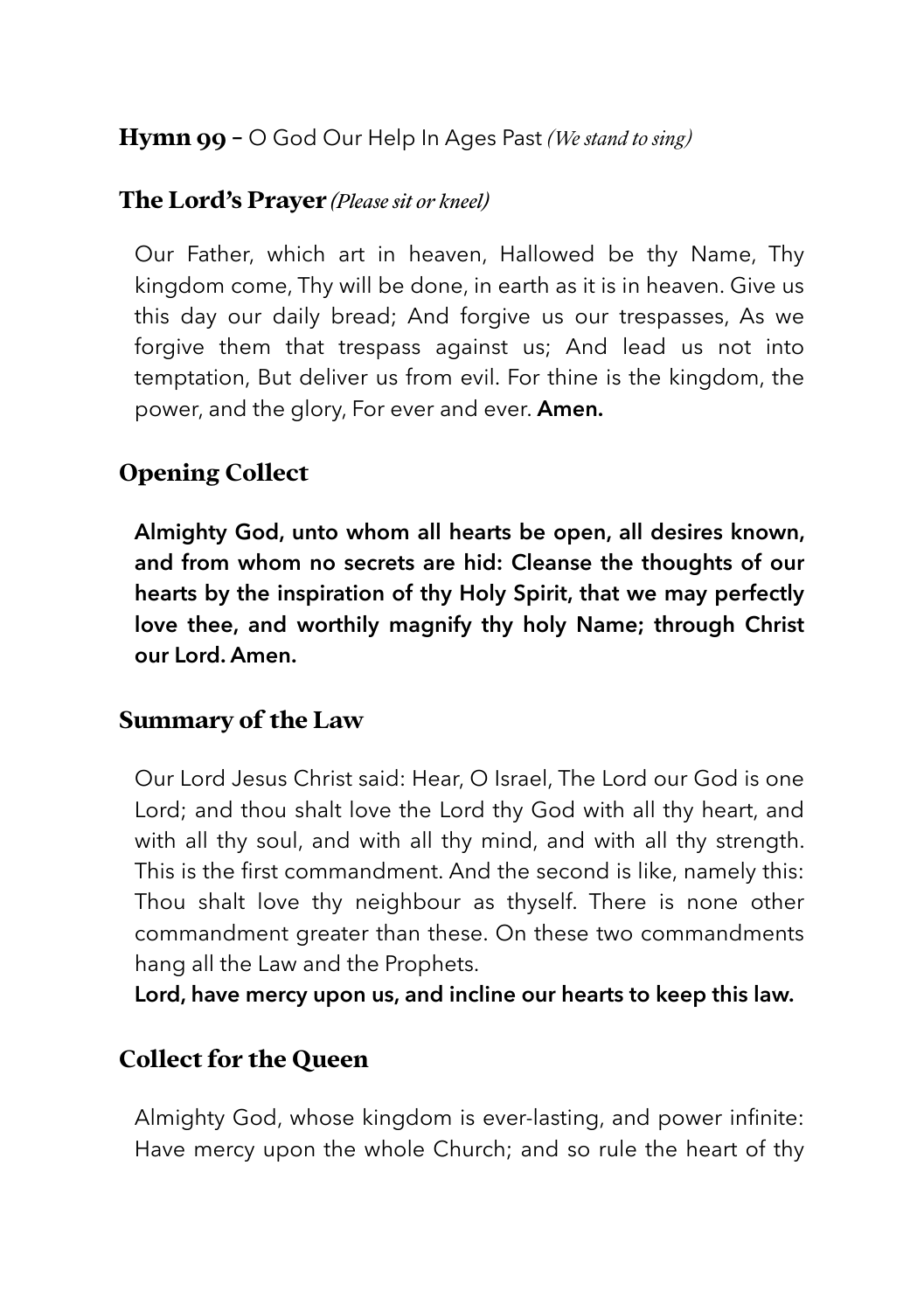chosen servant *ELIZABETH*, our Queen and Governor, that she (knowing whose minister she is) may above all things seek thy honour and glory: and that we and all her subjects (duly considering whose authority she hath) may faithfully serve, honour, and humbly obey her, in thee, and for thee, according to thy blessed Word and ordinance; through Jesus Christ our Lord, who with thee and the Holy Ghost liveth and reigneth, ever one God, world without end. **Amen.**

# **Collect for Remembrance Sunday**

**Almighty Father, whose will is to restore all things in your beloved Son, the King of all: govern the hearts and minds of those in authority, and bring the families of the nations, divided and torn apart by the ravages of sin, to be subject to his just and gentle rule; who is alive and reigns with you, in the unity of the Holy Spirit, one God, now and for ever. Amen.** 

# **The Old Testament Reading** (Daniel 12.1-3)

'At that time Michael, the great prince, the protector of your people, shall arise. There shall be a time of anguish, such as has never occurred since nations first came into existence. But at that time your people shall be delivered, everyone who is found written in the book. 2 Many of those who sleep in the dust of the earth shall awake, some to everlasting life, and some to shame and everlasting contempt. 3 Those who are wise shall shine like the brightness of the sky, and those who lead many to righteousness, like the stars for ever and ever.'

This is the word of the Lord. **Thanks be to God.**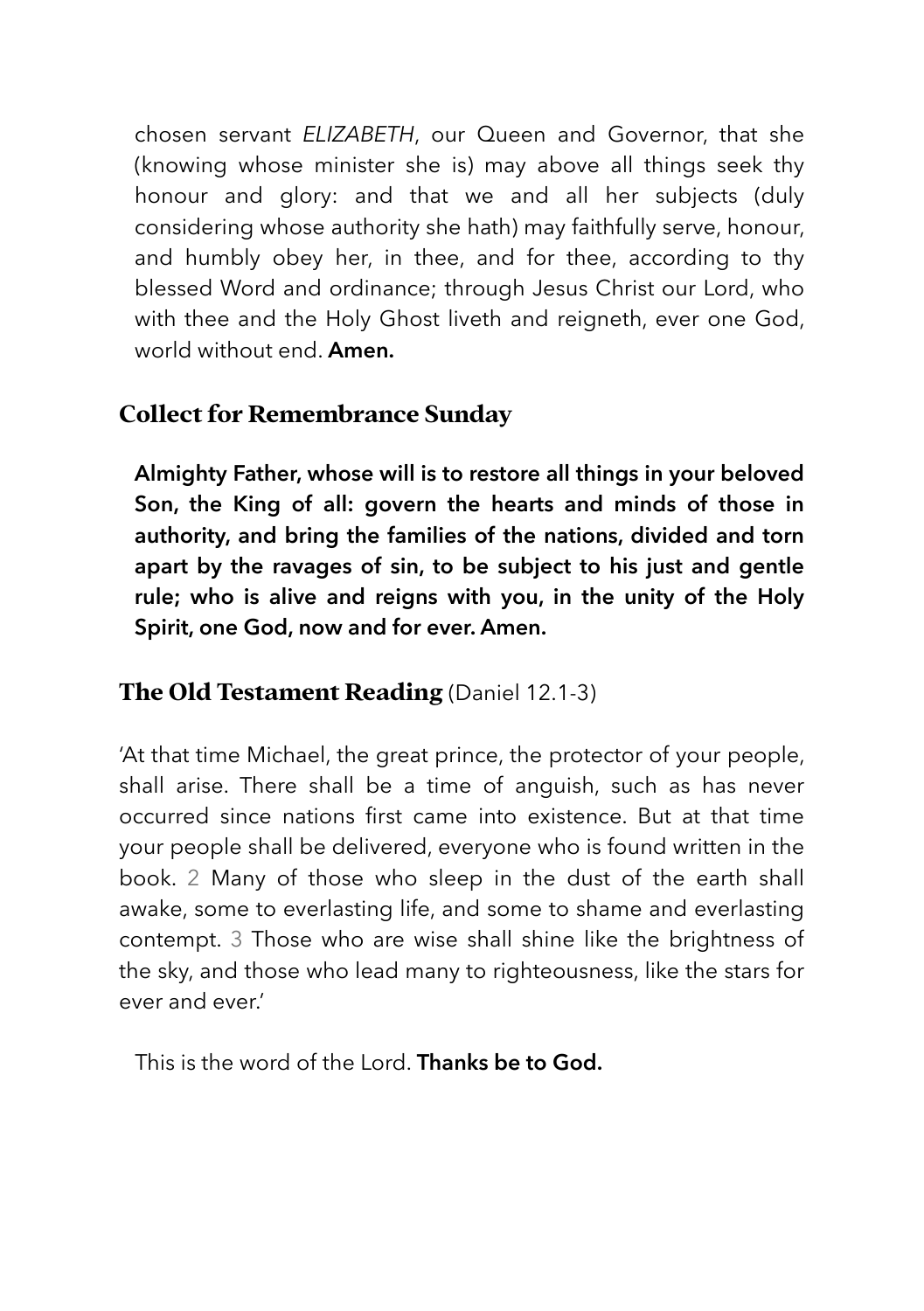# **Psalm 16**

1 Preserve me, O God, for in you have I taken refuge; I have said to the Lord, 'You are my lord, all my good depends on you.'

2 All my delight is upon the godly that are in the land, upon those who are noble in heart.

3 Though the idols are legion that many run after, their drink offerings of blood I will not offer, neither make mention of their names upon my lips.

4 The Lord himself is my portion and my cup; in your hands alone is my fortune.

5 My share has fallen in a fair land; indeed, I have a goodly heritage.

6 I will bless the Lord who has given me counsel, and in the night watches he instructs my heart.

7 I have set the Lord always before me; he is at my right hand; I shall not fall.

8 Wherefore my heart is glad and my spirit rejoices; my flesh also shall rest secure.

9 For you will not abandon my soul to Death, nor suffer your faithful one to see the Pit.

10 You will show me the path of life; in your presence is the fullness of joy and in your right hand are pleasures for evermore.

# **Glory be to the Father, and to the Son, and to the Holy Ghost; as it was in the beginning, is now, and ever shall be, world without end. Amen.**

## **Gospel** *(We stand as we welcome the Gospel)*

The Lord be with you. **And also with you.** 

Hear the Gospel of our Lord Jesus Christ according to St Mark (13.1-8). **Glory be to Thee, O Lord.**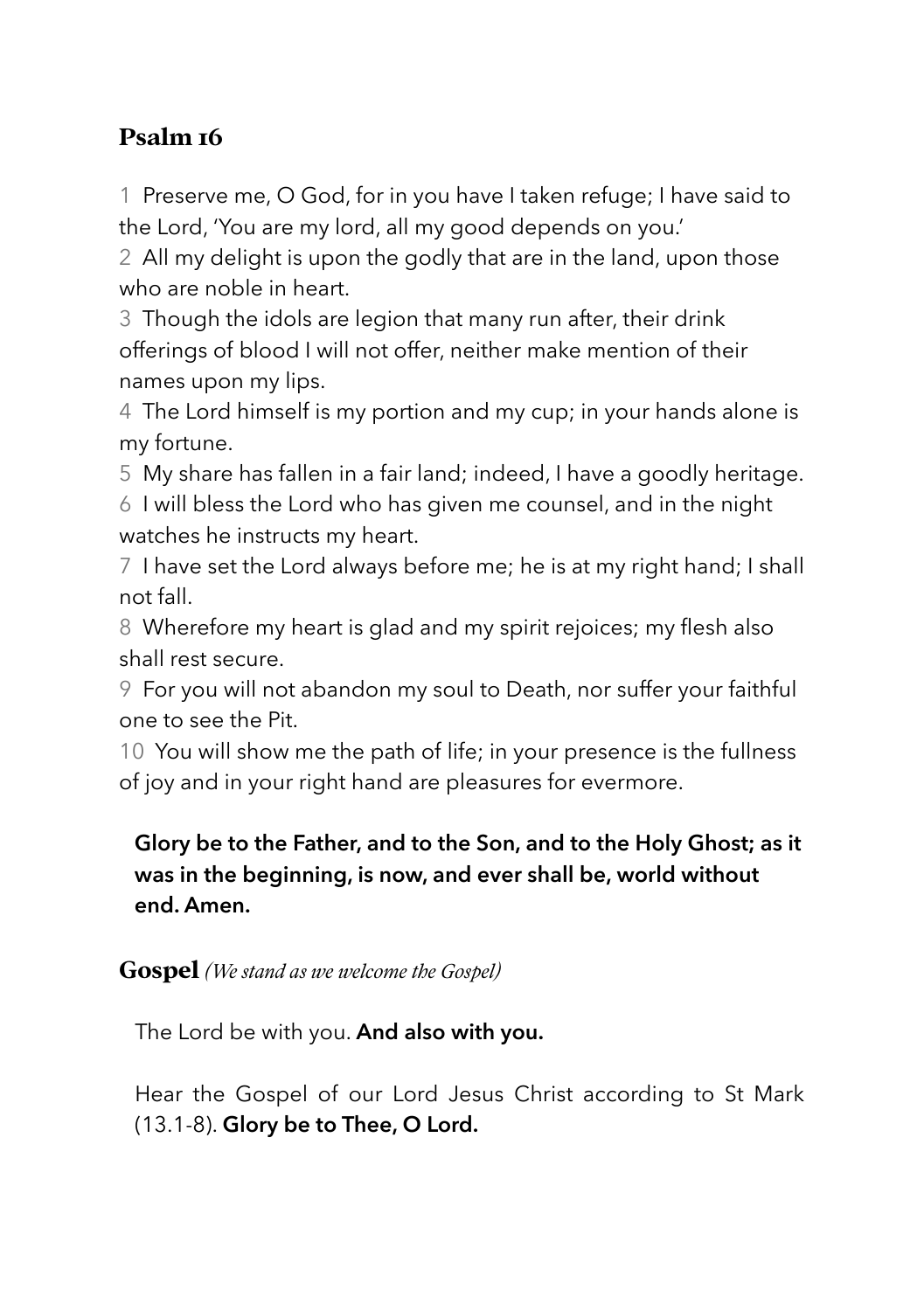As he came out of the temple, one of his disciples said to him, 'Look, Teacher, what large stones and what large buildings!' 2 Then Jesus asked him, 'Do you see these great buildings? Not one stone will be left here upon another; all will be thrown down.'

3 When he was sitting on the Mount of Olives opposite the temple, Peter, James, John, and Andrew asked him privately, 4 'Tell us, when will this be, and what will be the sign that all these things are about to be accomplished?' 5 Then Jesus began to say to them, 'Beware that no one leads you astray. 6 Many will come in my name and say, "I am he!" and they will lead many astray. 7 When you hear of wars and rumours of wars, do not be alarmed; this must take place, but the end is still to come. 8 For nation will rise against nation, and kingdom against kingdom; there will be earthquakes in various places; there will be famines. This is but the beginning of the birth pangs.'

This is the Gospel of the Lord. **Praise be to Thee, O Christ.**

**Sermon** 'Remembrance Sunday' – Mark Scarlata

#### **The Nicene Creed** *(We stand to declare our faith together)*

**I believe in one God, the Father Almighty, Maker of heaven and earth, And of all things visible and invisible: And in one Lord Jesus Christ, the only-begotten Son of God, Begotten of his Father before all worlds, God of God, Light of Light, Very God of very God, Begotten, not made, Being of one substance with the Father, By whom all things were made: Who for us men, and for our salvation came down from heaven, And was incarnate by the Holy Ghost of the Virgin Mary, And was made man, And was crucified also for us under Pontius Pilate. He suffered and was buried, And the third day he rose again according to the Scriptures, And ascended into heaven, And sitteth on the right hand of the Father.** *(cont'd overleaf)*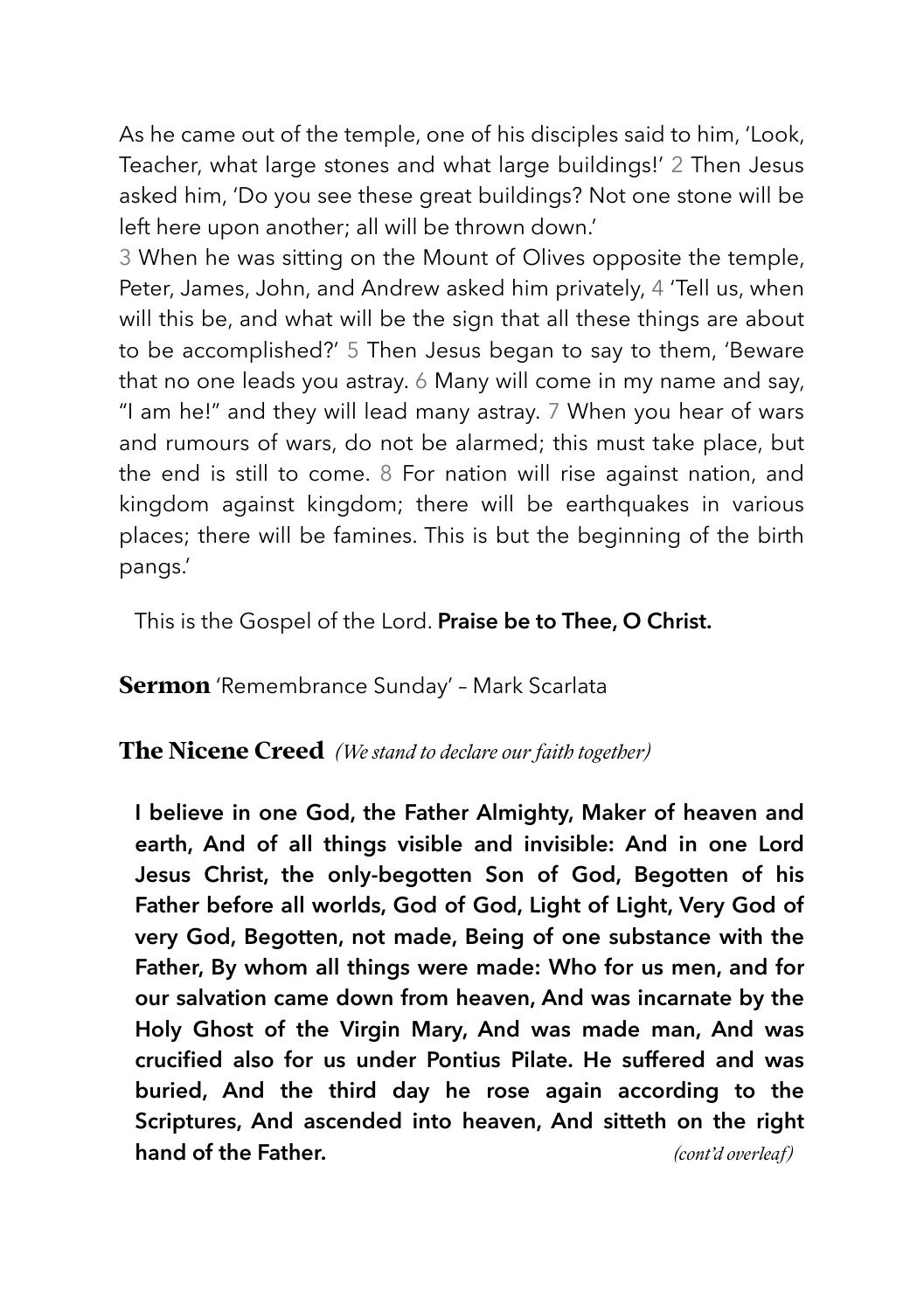**And he shall come again with glory to judge both the quick and the dead: Whose kingdom shall have no end.** 

**And I believe in the Holy Ghost, The Lord and giver of life, Who proceedeth from the Father and the Son, Who with the Father and the Son together is worshipped and glorified, Who spake by the Prophets. And I believe in one Catholick and Apostolick Church. I acknowledge one Baptism for the remission of sins. And I look for the Resurrection of the dead, And the life of the world to come. Amen.** 

#### **The Peace** *(We stand to share the peace)*

Let your light so shine before men, that they may see your good works, and glorify your Father which is in heaven. *(Matthew 5.16)* 

The peace of the Lord be always with you. **And also with you.** 

Let us offer one another a sign of peace.

**Hymn 194** - King of Glory, King of Peace *(We stand to sing)*

#### **Prayers of Intercession** *(Please sit or kneel for our intercessions)*

Father of all, remember your holy promise, and look with love on all your people, living and departed. On this day we especially ask that you would hold forever all who have suffered during war, those who returned scarred by warfare, those who waited anxiously at home, and those who returned wounded and disillusioned; those who mourned, and those communities that were diminished and suffered loss. Remember too those who acted with kindly compassion, those who bravely risked their own lives for their comrades, and those who, in the aftermath of war, worked tirelessly for a more peaceful world. And as you remember them, remember us, O Lord; grant us peace in our time and a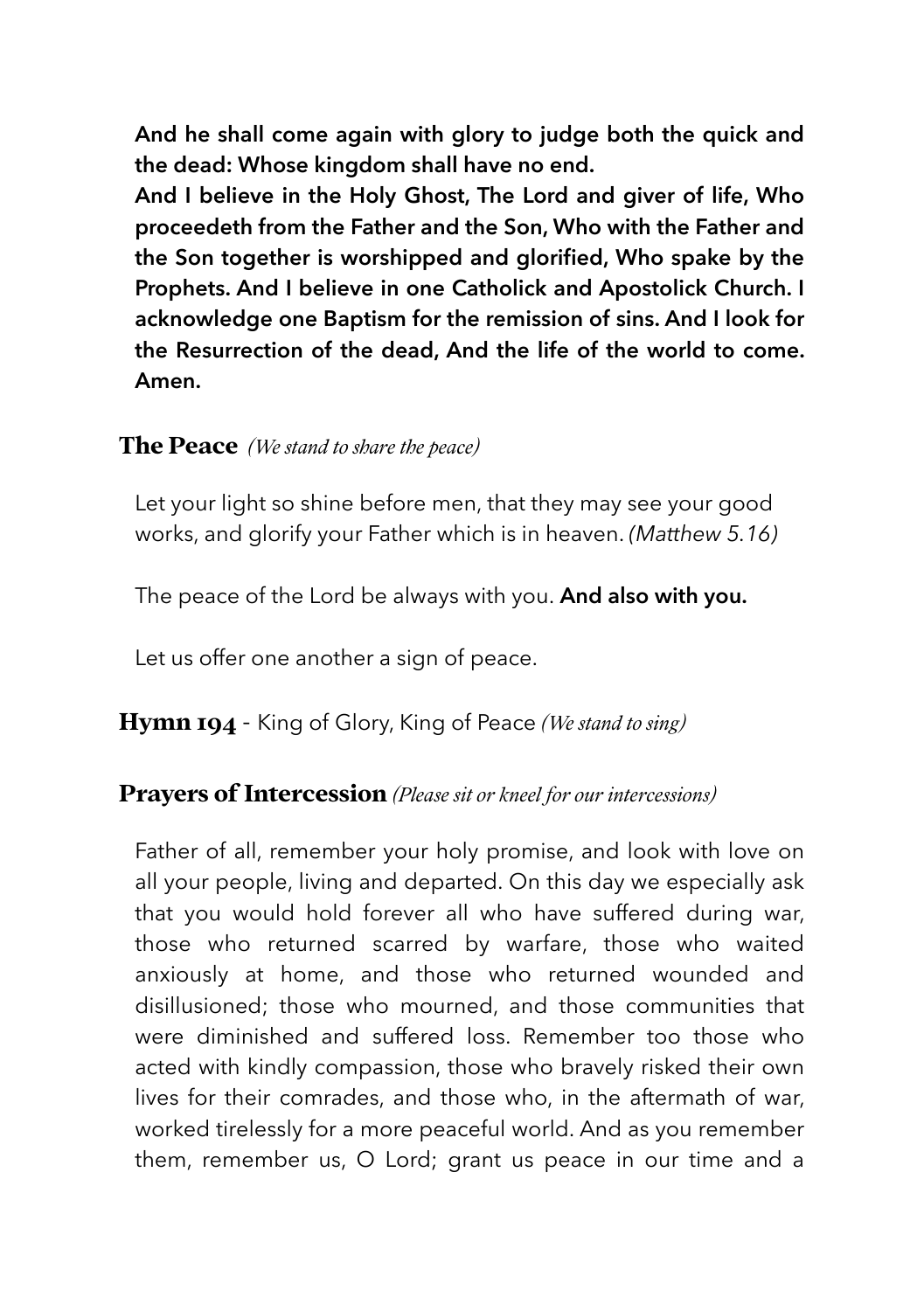longing for the day when people of every language, race, and nation will be brought into the unity of Christ's kingdom. This we ask in the name of the same Jesus Christ our Lord. **Amen.**

Almighty and everliving God, who by thy holy Apostle hast taught us to make prayers and supplications, and to give thanks, for all men; We humbly beseech thee most mercifully to receive these our prayers, which we offer unto thy Divine Majesty; beseeching thee to inspire continually the universal Church with the spirit of truth, unity, and concord: And grant, that all they that do confess thy holy Name may agree in the truth of thy holy Word, and live in unity, and godly love.

We beseech thee also to save and defend all Christian Kings, Princes, and Governors; and specially thy servant Elizabeth our Queen; that under her we may be godly and quietly governed: And grant unto her whole Council, and to all that are put in authority under her, that they may truly and indifferently minister justice, to the punishment of wickedness and vice, and to the maintenance of thy true religion, and virtue.

Give grace, O heavenly Father, to all Bishops and Curates, that they may both by their life and doctrine set forth thy true and lively Word, and rightly and duly administer thy holy Sacraments:

And to all thy people give thy heavenly grace; and specially to this congregation here present; that, with meek heart and due reverence, they may hear and receive thy holy Word; truly serving thee in holiness and righteousness all the days of their life.

And we most humbly beseech thee of thy goodness, O Lord, to comfort and succour all them, who in this transitory life are in trouble, sorrow, need, sickness, or any other adversity.

And we also bless thy holy Name for all thy servants departed this life in thy faith and fear; beseeching thee to give us grace so to follow their good examples, that with them we may be partakers of thy heavenly kingdom: Grant this, O Father, for Jesus Christ's sake, our only Mediator and Advocate. **Amen.**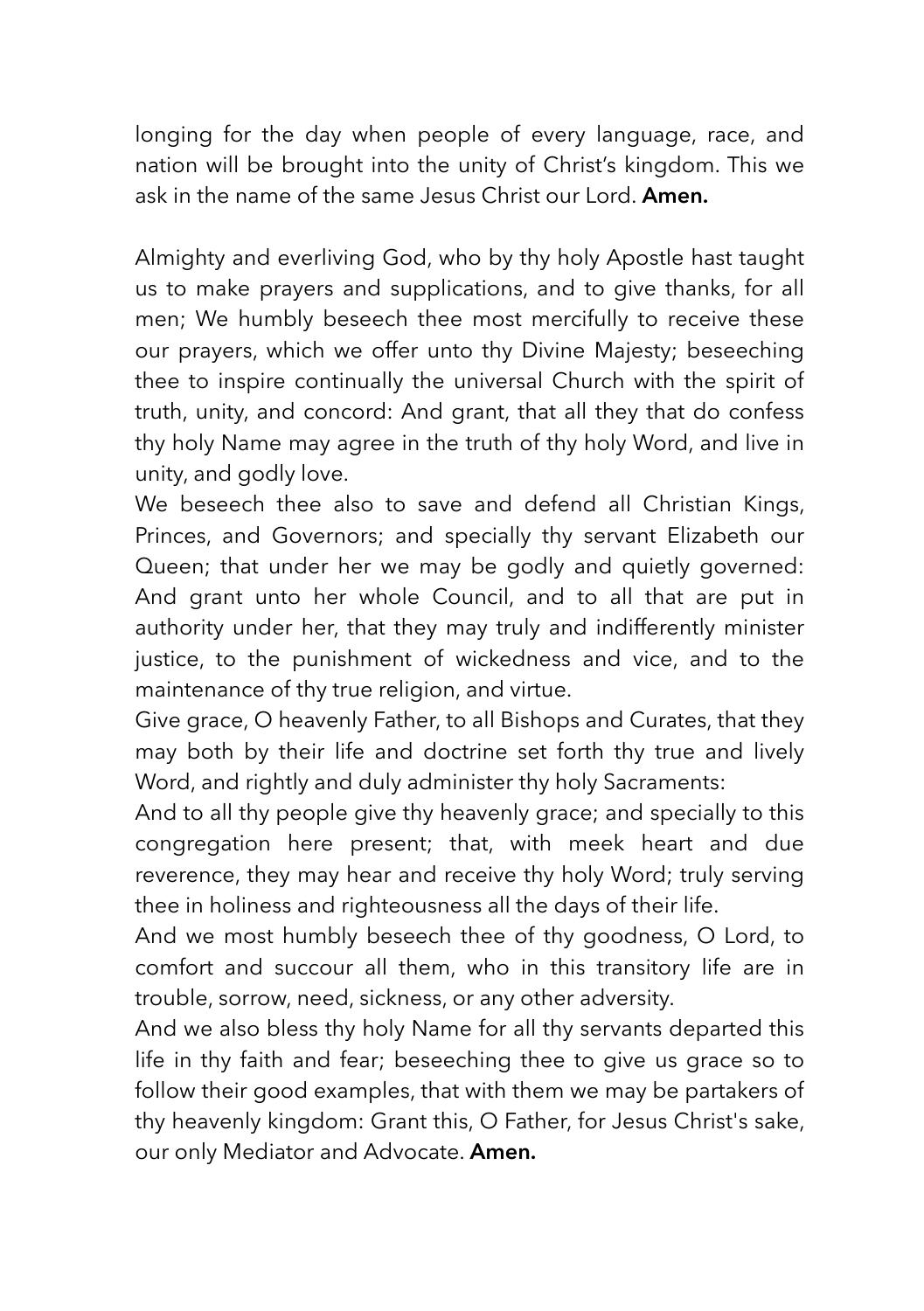# **Confession**

Ye that do truly and earnestly repent you of your sins, and are in love and charity with your neighbours, and intend to lead a new life, following the commandments of God, and walking from henceforth in his holy ways: Draw near with faith, and take this holy Sacrament to your comfort; and make your humble confession to Almighty God, meekly kneeling upon your knees.

**Almighty God, Father of our Lord Jesus Christ, Maker of all things, Judge of all men: We acknowledge and bewail our manifold sins and wickedness, Which we from time to time most grievously have committed, By thought, word, and deed, Against thy Divine Majesty, Provoking most justly thy wrath and indignation against us. We do earnestly repent, And are heartily sorry for these our misdoings; The remembrance of them is grievous unto us; The burden of them is intolerable. Have mercy upon us, Have mercy upon us, most merciful Father; For thy Son our Lord Jesus Christ's sake, Forgive us all that is past; And grant that we may ever hereafter Serve and please thee In newness of life, To the honour and glory of thy Name; Through Jesus Christ our Lord. Amen.** 

Almighty God, our heavenly Father, who of his great mercy hath promised forgiveness of sins to all them that with hearty repentance and true faith turn unto him; Have mercy upon you; pardon and deliver you from all your sins; confirm and strengthen you in all goodness; and bring you to everlasting life; through Jesus Christ our Lord. **Amen.**

Hear what comfortable words our Saviour Christ saith unto all that truly turn to him: 'Come unto me all that travail and are heavy laden, and I will refresh you.' *(Matthew 11.28)*

Hear also what Saint Paul saith: 'This is a true saying, and worthy of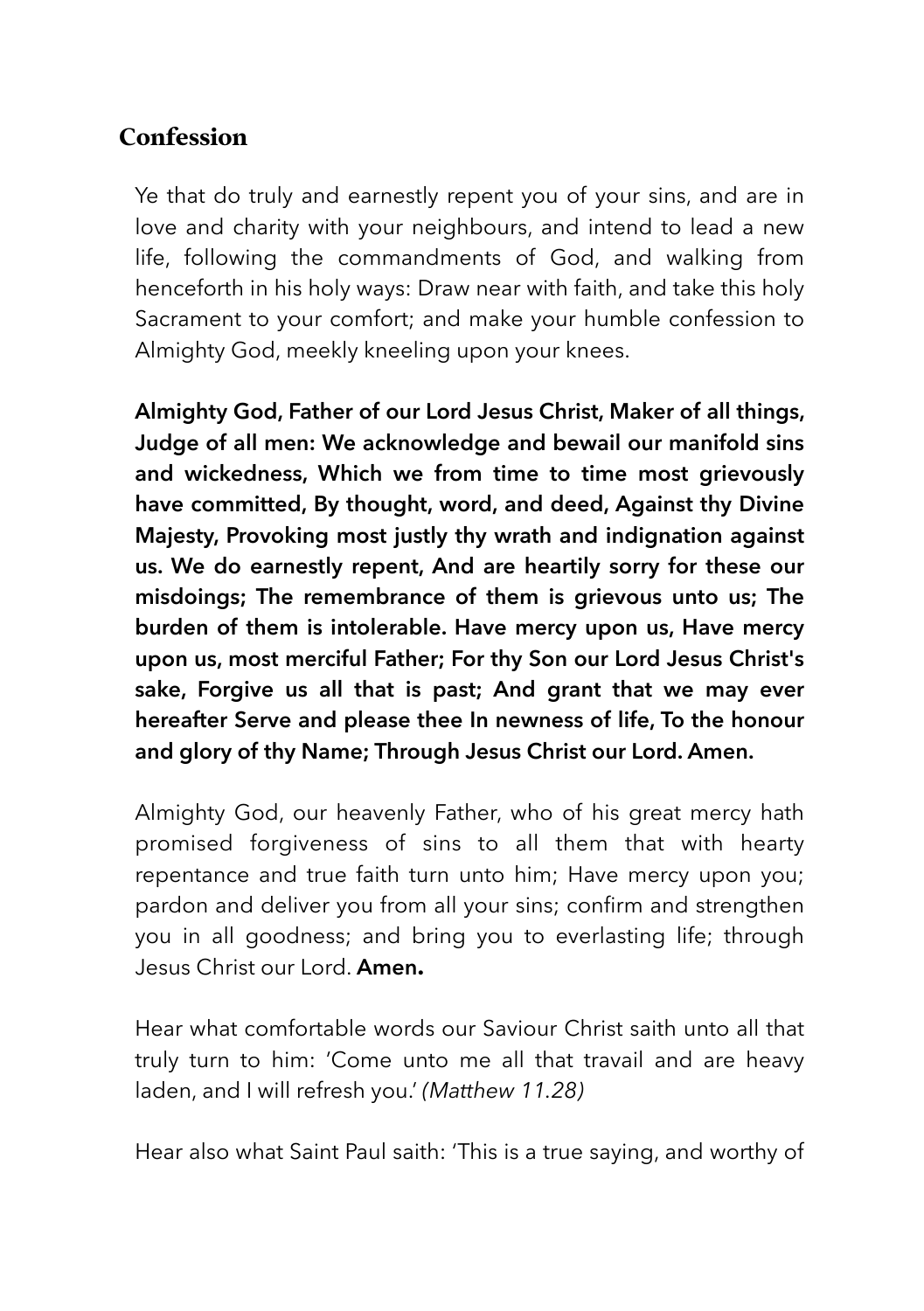all men to be received, that Christ Jesus came into the world to save sinners.' *(1 Timothy 1.15)* 

Hear also what Saint John saith: 'If any man sin, we have an Advocate with the Father, Jesus Christ the righteous; and he is the propitiation for our sins.' *(1 John 2.1)* 

# **Holy Communion**

Lift up your hearts. **We lift them up unto the Lord.** 

Let us give thanks unto our Lord God. **It is meet and right so to do.** 

It is very meet, right, and our bounden duty, that we should at all times, and in all places, give thanks unto thee, O Lord, Holy Father, Almighty, Everlasting God.

Therefore with Angels and Archangels, and with all the company of heaven, we laud and magnify thy glorious Name; evermore praising thee, and saying: **Holy, holy, holy, Lord God of hosts, heaven and earth are full of thy glory: Glory be to thee, O Lord most High. Amen.**

**We do not presume to come to this thy Table, O merciful Lord, trusting in our own righteousness, but in thy manifold and great mercies. We are not worthy so much as to gather up the crumbs under thy Table. But thou art the same Lord, whose property is always to have mercy: Grant us therefore, gracious Lord, so to eat the flesh of thy dear Son Jesus Christ, and to drink his blood, that our sinful bodies may be made clean by his body, and our souls washed through his most precious blood, and that we may evermore dwell in him, and he in us. Amen.**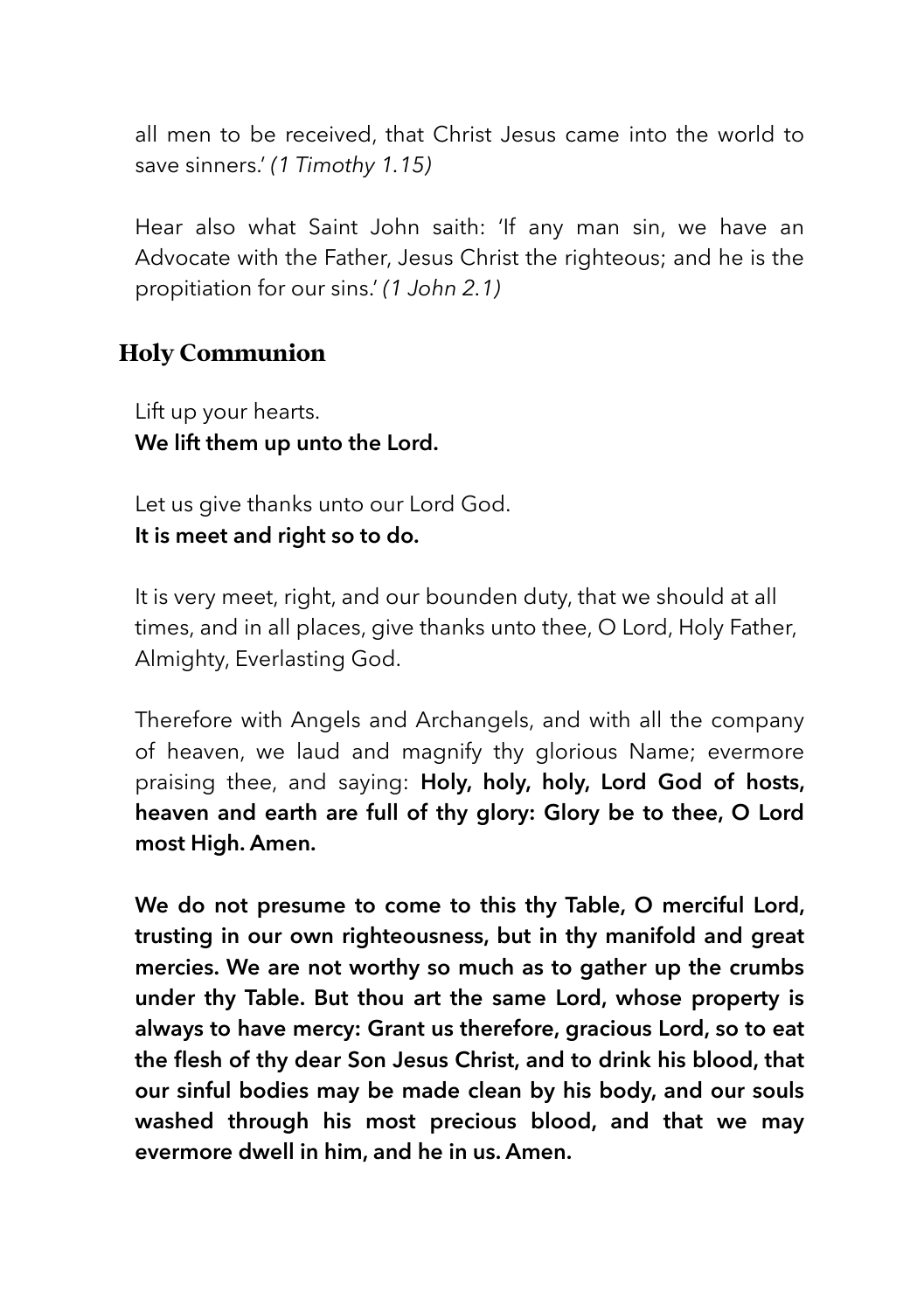Almighty God, our heavenly Father, who of thy tender mercy didst give thine only Son Jesus Christ to suffer death upon the Cross for our redemption; who made there (by his one oblation of himself once offered) a full, perfect, and sufficient sacrifice, oblation, and satisfaction, for the sins of the whole world; and did institute, and in his holy Gospel command us to continue, a perpetual memory of that his precious death, until his coming again:

Hear us, O merciful Father, we most humbly beseech thee; and grant that we receiving these thy creatures of bread and wine, according to thy Son our Saviour Jesus Christ's holy institution, in remembrance of his death and passion, may be partakers of his most blessed Body and Blood: who, in the same night that he was betrayed, took Bread; and, when he had given thanks, he brake it, and gave it to his disciples, saying, Take, eat; this is my Body which is given for you: Do this in remembrance of me. Likewise after supper he took the Cup; and, when he had given thanks, he gave it to them, saying, Drink ye all of this; for this is my Blood of the New Testament, which is shed for you and for many for the remission of sins: Do this, as oft as ye shall drink it, in remembrance of me. **Amen.**

*(All who regularly receive communion in their church are welcome to receive here. Those who do not receive communion are invited to come forward for a blessing, with their hands downwards on the altar rail. If you require a gluten-free wafer, please raise one finger at the altar rail.)*

# **The Lord's Prayer**

**Our Father, which art in heaven, Hallowed be thy Name, Thy kingdom come, Thy will be done, in earth as it is in heaven. Give us this day our daily bread; And forgive us our trespasses, As we forgive them that trespass against us; And lead us not into temptation, But deliver us from evil. For thine is the kingdom, the power, and the glory, For ever and ever. Amen.**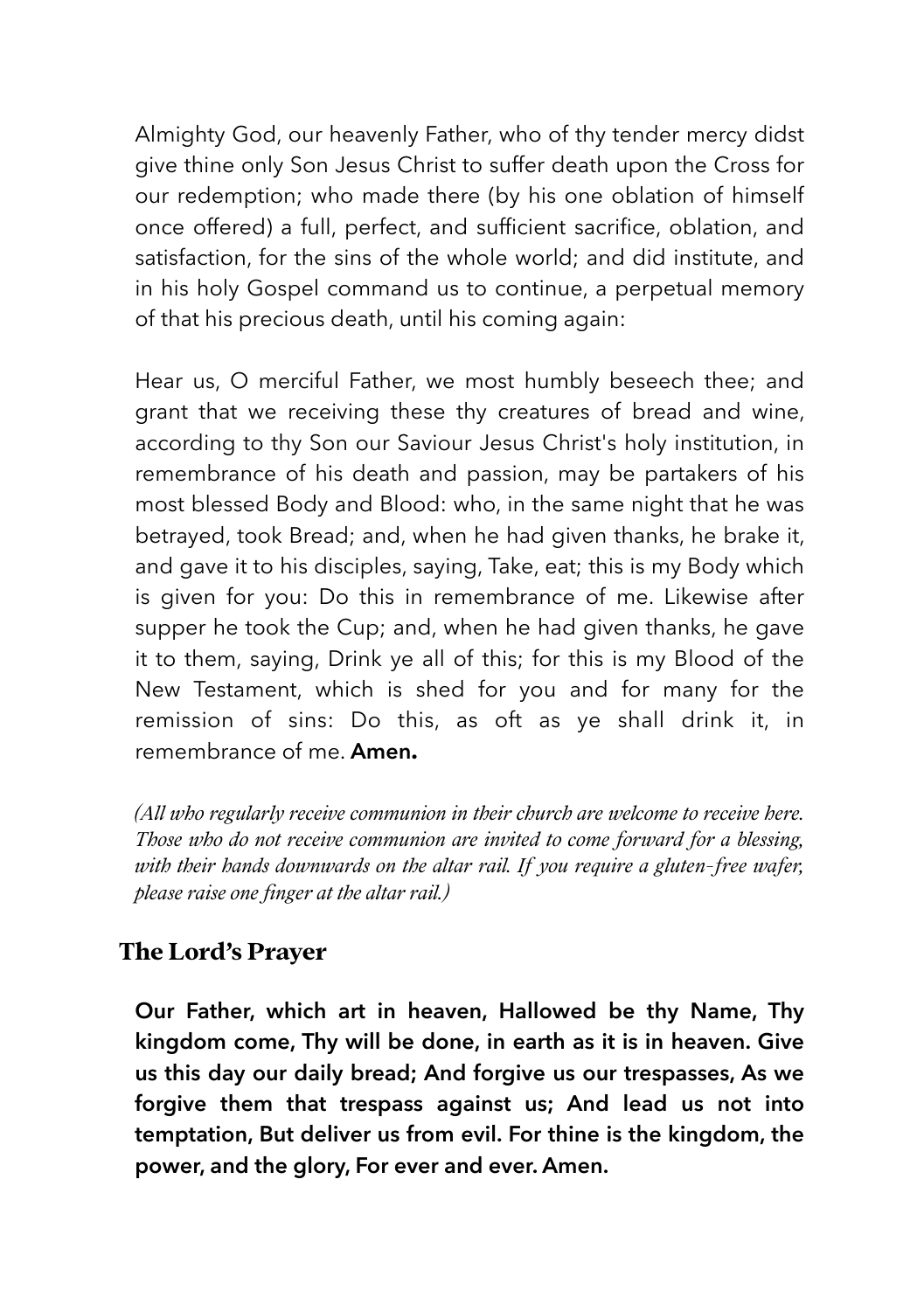O Lord and heavenly Father, we thy humble servants entirely desire thy fatherly goodness mercifully to accept this our sacrifice of praise and thanksgiving; most humbly beseeching thee to grant, that by the merits and death of thy Son Jesus Christ, and through faith in his blood, we and all thy whole Church may obtain remission of our sins, and all other benefits of his passion. And here we offer and present unto thee, O Lord, ourselves, our souls and bodies, to be a reasonable, holy, and lively sacrifice unto thee; humbly beseeching thee, that all we, who are partakers of this Holy Communion, may be fulfilled with thy grace and heavenly benediction. And although we be unworthy, through our manifold sins, to offer unto thee any sacrifice, yet we beseech thee to accept this our bounden duty and service; not weighing our merits, but pardoning our offences, through Jesus Christ our Lord; by whom, and with whom, in the unity of the Holy Ghost, all honour and glory be unto thee, O Father Almighty, world without end. **Amen.** 

#### **The Gloria** *(We stand to say together)*

**Glory be to God on high, and in earth peace, good will towards men. We praise thee, we bless thee, we worship thee, we glorify thee, we give thanks to thee for thy great glory, O Lord God, heavenly King, God the Father Almighty. O Lord, the onlybegotten Son, Jesu Christ; O Lord God, Lamb of God, Son of the Father, that takest away the sins of the world, have mercy upon us. Thou that takest away the sins of the world, have mercy upon us. Thou that takest away the sins of the world, receive our prayer. Thou that sittest at the right hand of God the Father, have mercy upon us.For thou only art holy; thou only art the Lord; thou only, O Christ, with the Holy Ghost, art most high in the glory of God the Father. Amen.**

#### **Hymn 239 –** Forth In Thy Name *(We stand to sing)*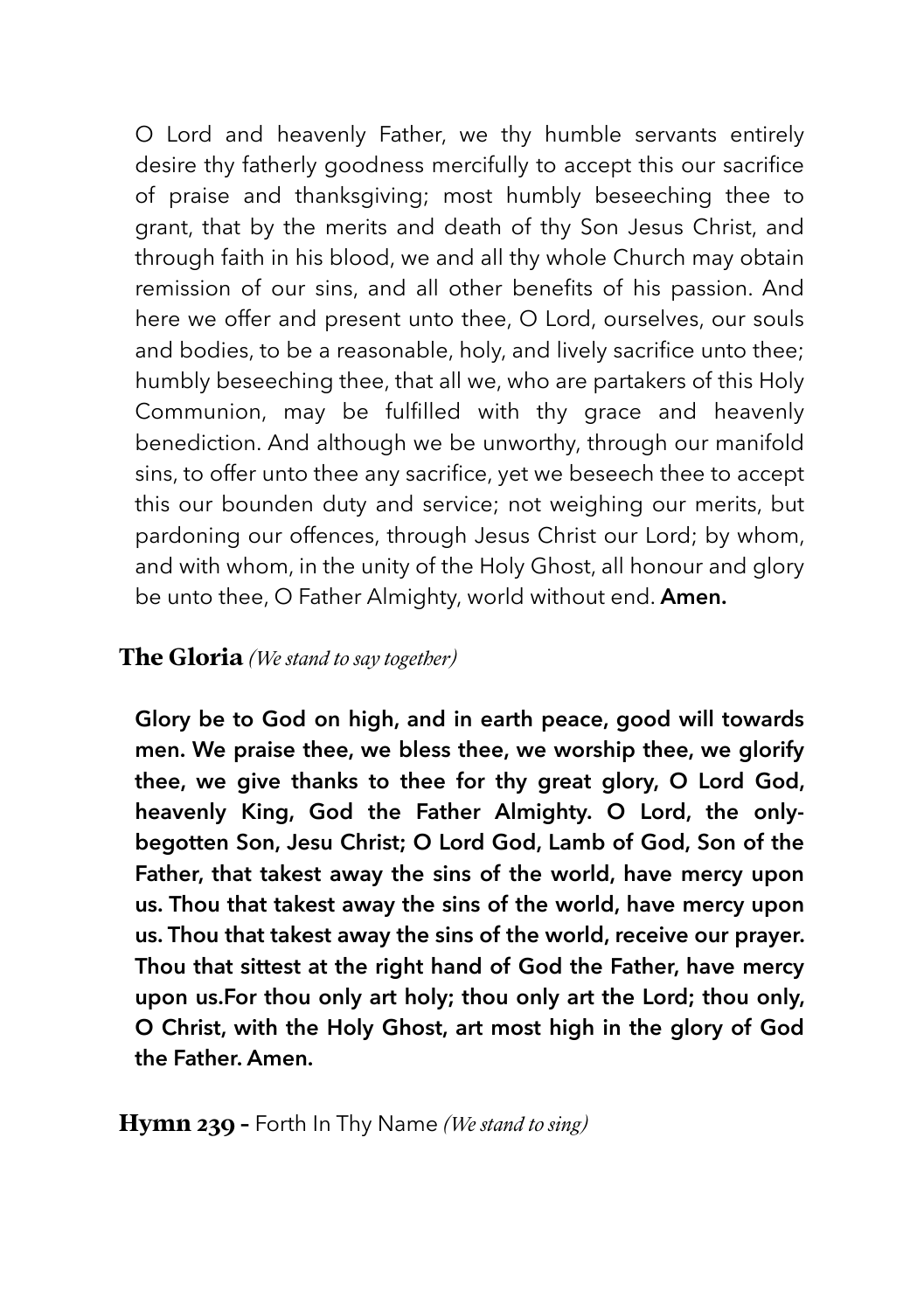## **Notices**

## **Blessing**

The peace of God, which passeth all understanding, keep your hearts and minds in the knowledge and love of God, and of his Son Jesus Christ our Lord: And the blessing of God Almighty, the Father, the Son, and the Holy Ghost, be amongst you and remain with you always. **Amen.**

## **Notices**

#### **Upcoming Services:**

Friday 20 November - 10:30am BCP Holy Communion Sunday 21 November - 11am Holy Communion

**Volunteers Needed:** We are in need of volunteers to assist with the service each Sunday. Please consider if you are able to assist with readings or intercessory prayers. A sign up sheet is located on the table by the door of the church.

**Stir Up Sunday:** Next Sunday (21 November) is 'Stir Up Sunday' and we will be making our traditional mincemeat after the service. There is a list of ingredients at the back of church if you would like to bring something with you, and please bring suitable jars or containers for taking some of the mincemeat home afterwards.

**Carol Service:** On Sunday 5 December we will be holding our annual Carol Service in St Edward's. We are looking for volunteers to sing and play so please contact Helen (hobsonbabbles@gmail.com), our organist, if you would be interested in contributing musically to this service.